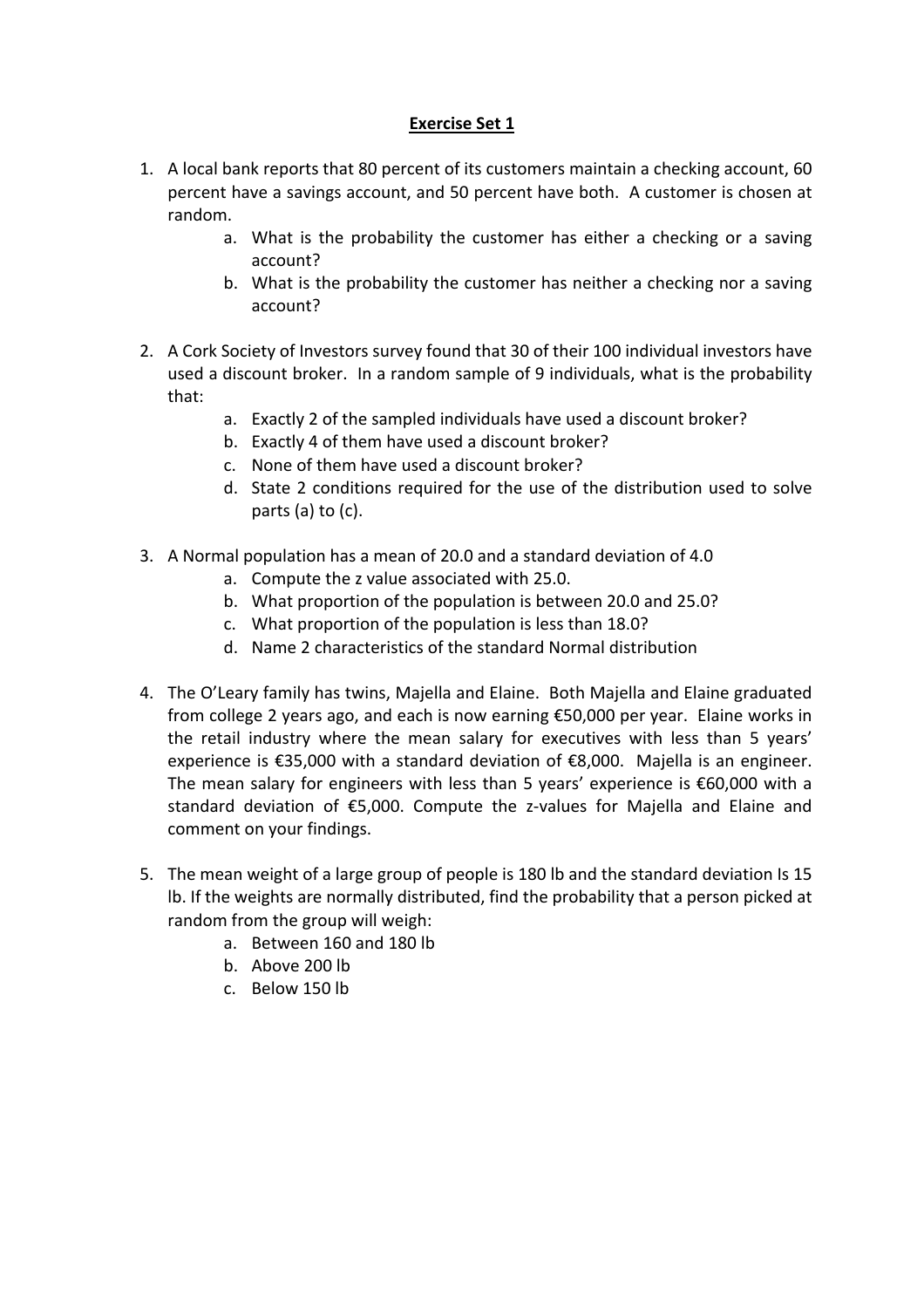#### **Exercises Set 2**

1. A manufacturer of bulbs took a sample of 13 bulbs from a day's production and used them continuously until they were drained. The numbers of hours they were used until failure were:

|     |  |  | 342 426 317 545 264 451 1049 631 512 266 492 562 |  |  |  |
|-----|--|--|--------------------------------------------------|--|--|--|
| 298 |  |  |                                                  |  |  |  |

- i. Compute the mean, median and mode. Looking at the distribution of times of failure, which measures of location do you think are most appropriate and which least appropriate to use for these data? Why?
- ii. Calculate the range, variance and standard deviation
- iii. What would you advise if the manufacturer wanted to be able to say in the advertisement that these bulbs "should last 400 hours"? (Note: There is no right answer to this question. The point is to consider how to make such a statement precise).
- iv. Suppose that the first value was 1342 instead of 342. Repeat (i) through (iii), using this value. Comment on the difference in the results.
- v. Explain the difference between a sample and a population.
- 2. Describe the major characteristics of the standard deviation.
	- 3. The daily water usage per person in Waterford follows a normal distribution with a mean of 20 gallons and a standard deviation of 5 gallons.
		- i. What is the probability that a person from Waterford selected at random will use between 20 and 24 gallons per day?
		- ii. What percent of the population use between 18 and 26 gallons per day? After calculating the percentage, use a diagram to show your answer.
	- 4. The Wood County sheriff classifies crimes by age (in years) of the criminal and whether the crime is violent or nonviolent. As shown below, a total of 150 crimes were reported by the sheriff last year.

|                        | Age (in years) |              |           |              |  |  |
|------------------------|----------------|--------------|-----------|--------------|--|--|
| Type of crime Under 20 |                | $20$ to $40$ | Over $40$ | <b>Total</b> |  |  |
| Violent                |                |              | 14        |              |  |  |
| Non Violent            |                | 34           |           | ላ አ          |  |  |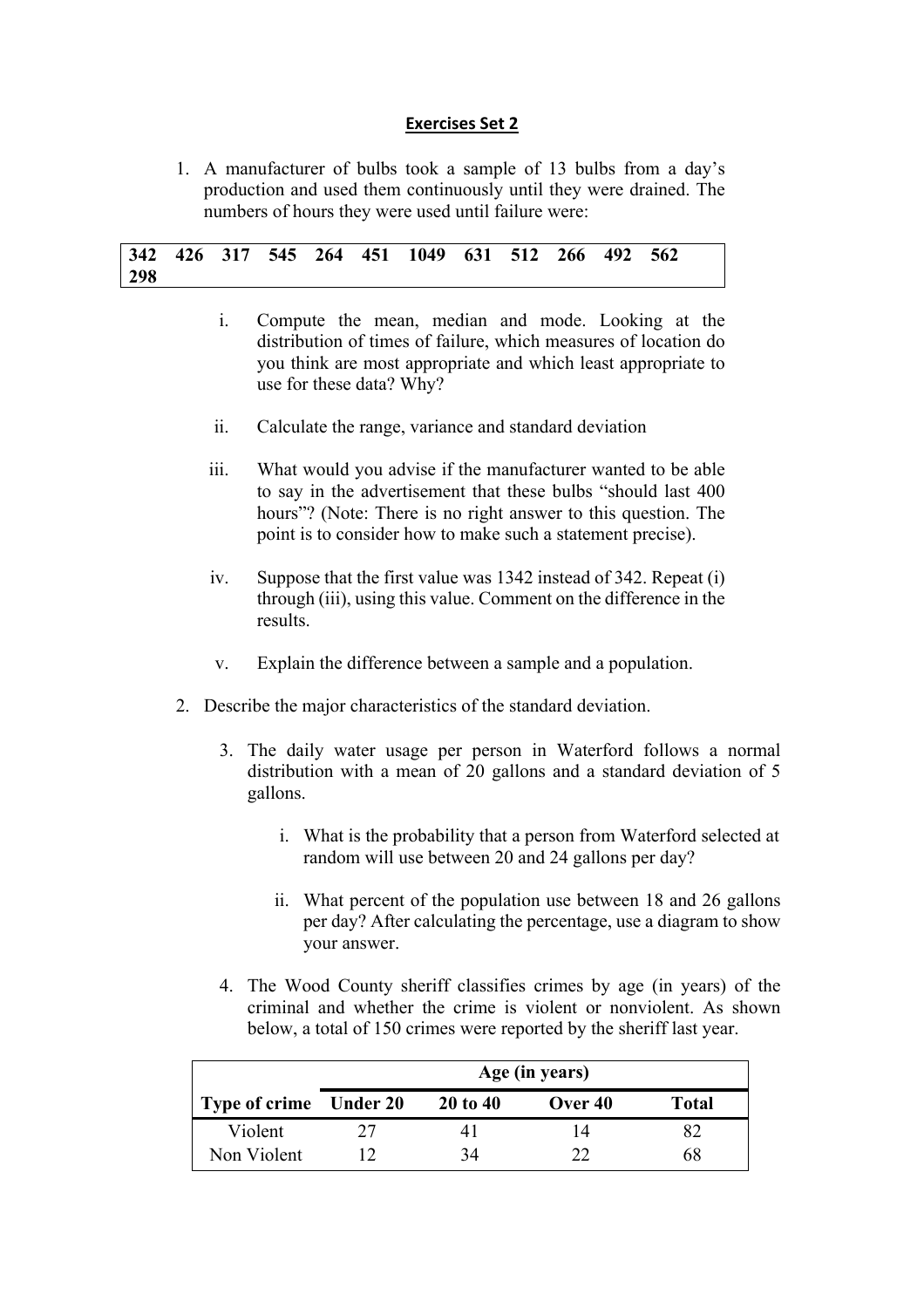- i. What is the probability of selecting a case to analyse and finding it involved a violent crime?
- ii. What is the probability of selecting a case to analyse and finding the crime was committed by someone less than 40 years old?
- iii. What is the probability of selecting a case that involved a violent crime or an offender less than 20 years old? Which rule of addition did you apply?
- iv. Two crimes are selected for review by Judge Smith. What is the probability that both are violent crimes?
- 5. If you roll a d20 die (a die with 20 faces) 4 times, how many different outcomes are possible?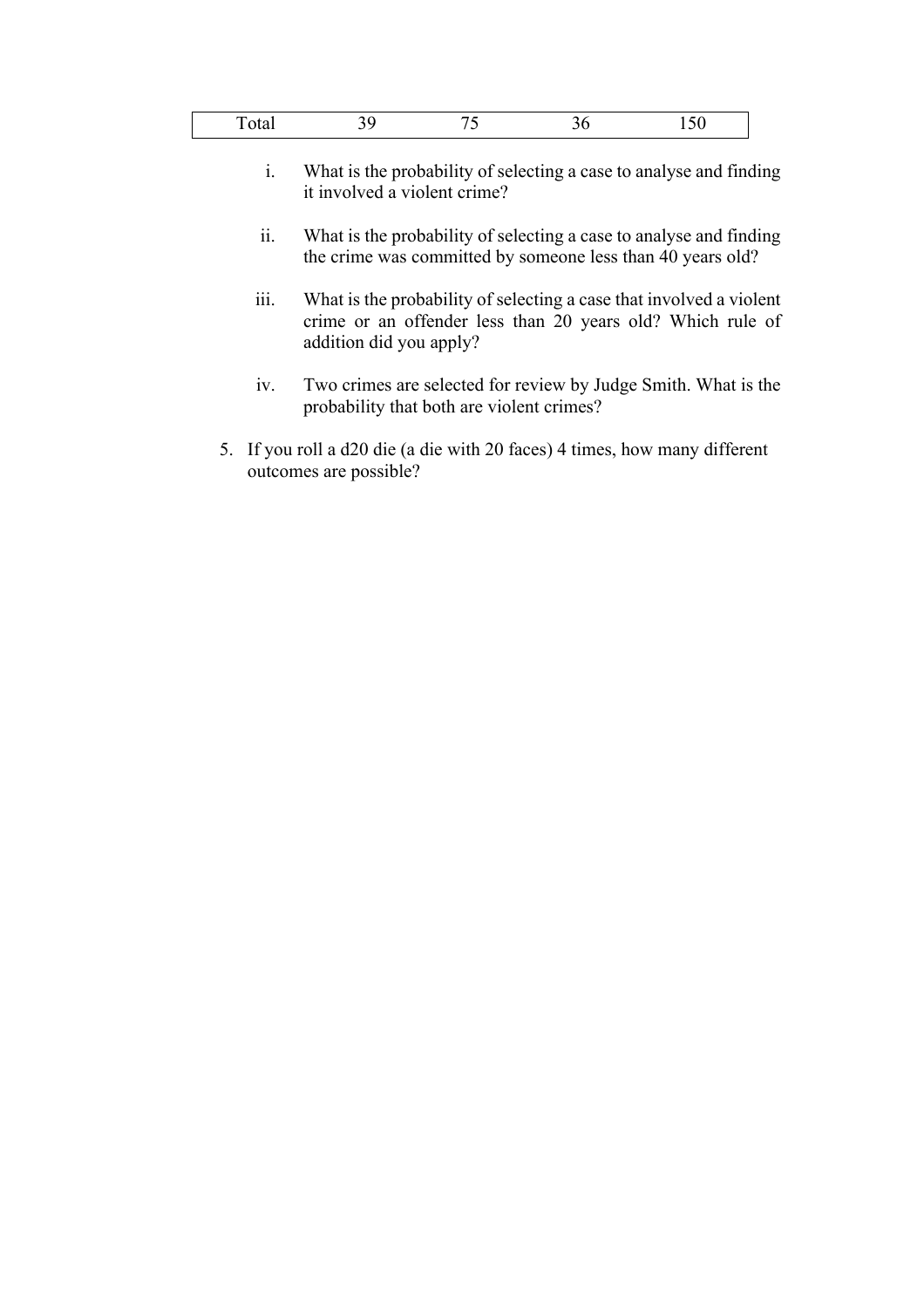# **Exercises Set 3**

- 1. The director of a manufacturing at a clothing factory needs to determine whether a new machine is producing a particular type of cloth according to the manufacturer's specification, which indicate that the cloth should have a mean breaking strength of 70 pounds and a standard deviation of 3.5 pounds. A sample of 49 pieces of cloth reveals a sample mean breaking strength of 69.1 pounds.
	- a. Is there evidence that the machine is not meeting the manufacturer's specifications for mean breaking strength? (Use a 0.05 level of significance)
	- b. Compute the p-value and interpret its meaning.
	- c. What is your answer in (a) if the standard deviation is 1.75 pounds?
	- d. What is our answer in (a) if the sample mean is 69 pounds and the standard deviation is 3.5 pounds?
- 2. Children in the U.S.A. account directly for 36\$ billion in sales annually, when their indirect influence over product decisions from stereos to vacations is considered, the total economic spending impacted by children is the U.S.S. is 290\$ billion. It is estimated that by age 10, a child makes an average of over five trips a week to a store (Goldberg et al., "Understanding Materialism Among Youth, Journal of Consumer Psychology, 2003 (13(3):278-288). Suppose that you want to prove that children in Cork average more than five trips a week to a store. Let  $\mu$  represent the population mean number of times children in your city make trips to a store.
	- a. State the null and the alternative hypothesis
	- b. Explain in the context of the above scenario the meaning of the Type I and Type II errors.
	- c. Suppose that you carry out a study in Cork. Based on past studies, you assume that the standard deviation of the number of trips to the store is 1.6. You take a sample of 100 children and find that the mean number of trips to the store is 5.47. At the 0.01 level of significance, is there evidence that the population mean number of trips to the store is greater than 5 per week?
	- d. Interpret the meaning of the p-value in (c).
- 3. The director of admissions at a large university advises parents of incoming students about the cost of text books during a typical semester. He selected a sample of 100 students and recorded their textbook expenses for the semester. He then computed a sample mean cost of 351.40\$ and a sample standard deviation of 43.20.
	- a. Using the 0.01 level of significance, is there evidence that the population mean is above 300\$?
	- b. What is your answer in (a) if the standard deviation is 75\$ and the 0.05 level pf significance is used?
	- c. What is your answer in (a) if the sample mean is \$305.11 and the sample standard deviation is \$43.20?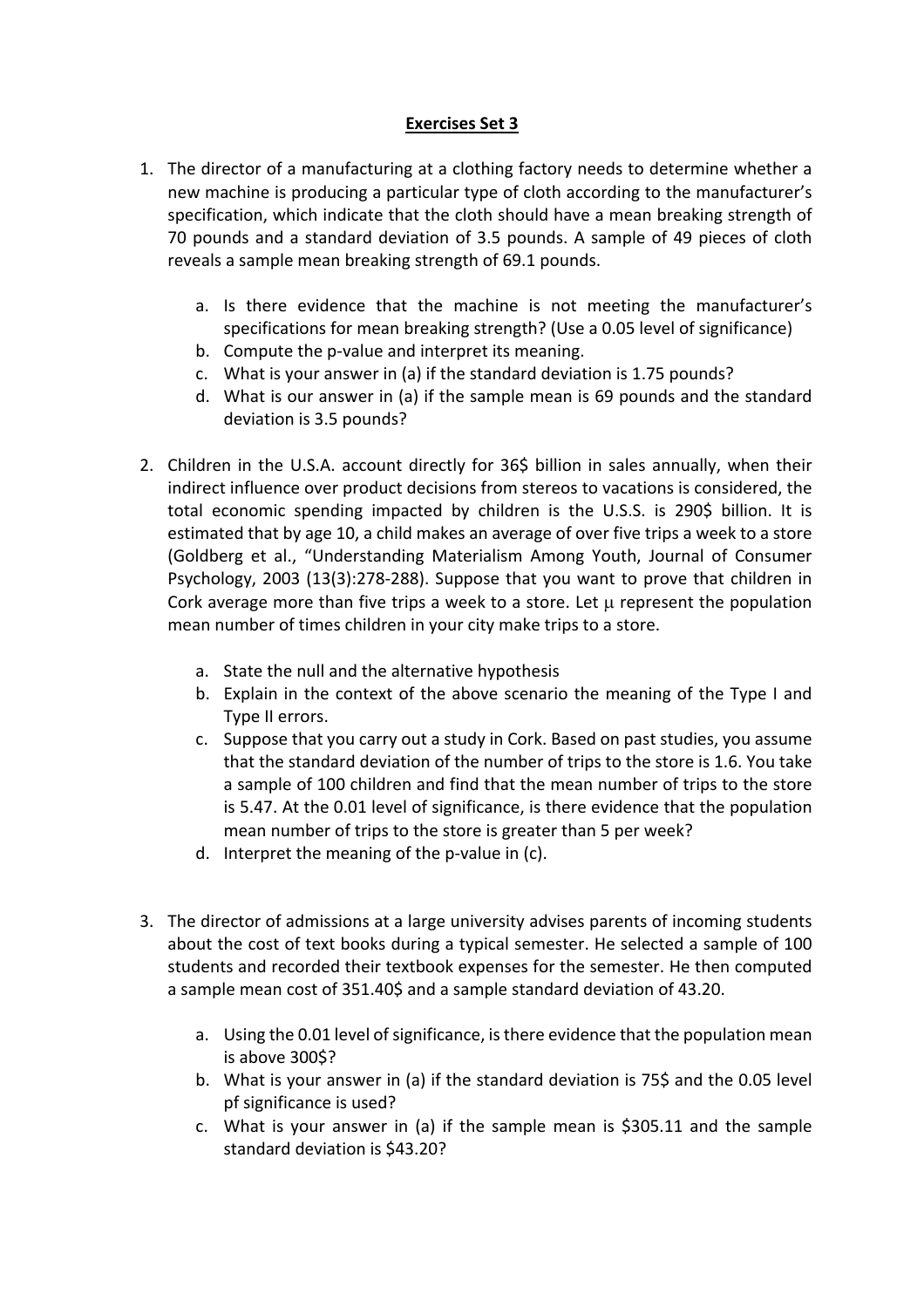## **Exercises Set 4**

#### Hypothesis Testing

- **1.** A researcher suggests to you that the average square footage of a semidetached house in Ireland is 1200 square feet. To test this hypothesis, you collect a random sample of data for 200 semidetached houses and find the average square footage from this sample to be equal to 1180 square feet with a standard deviation equal to 72 square feet. Does your sample provide sufficient evidence statistically to suggest that the average square footage of 3-bed semidetached houses is lower than 1200 square feet? (Use a 5% level of significance for your hypothesis test)
- **2.** A business travel magazine wants to classify international airports according to mean rating for a population of business travellers. A rating scale with a low score of 0 and a high score of 10 will be used, and airports with a population mean rating greater than 7 will be designated as superior service airports. Dublin airport got an average rating of 7.5 from 20 business travellers. The standard deviation of this sample of rating was equal to 1.1. Can we say from the data that Dublin should be designated as a superior service airport? (Use a 5% level of significance for your hypothesis test)

#### Regression Analysis

**3.** Find the regression equation for the following consumption schedule and interpret the results.

| Year | n              | $Y_i$ | $X_i$ |
|------|----------------|-------|-------|
| 1988 | 1              | 102   | 114   |
| 1989 | $\overline{2}$ | 106   | 118   |
| 1990 | 3              | 108   | 126   |
| 1991 | 4              | 110   | 130   |
| 1992 | 5              | 122   | 136   |
| 1993 | 6              | 124   | 140   |
| 1994 | 7              | 128   | 148   |
| 1995 | 8              | 130   | 156   |
| 1996 | 9              | 142   | 160   |
| 1997 | 10             | 148   | 164   |
| 1998 | 11             | 150   | 170   |
| 1999 | 12             | 154   | 178   |

Where:

 $Y =$  Consumption in  $E$ 

 $X =$  Income in  $E$